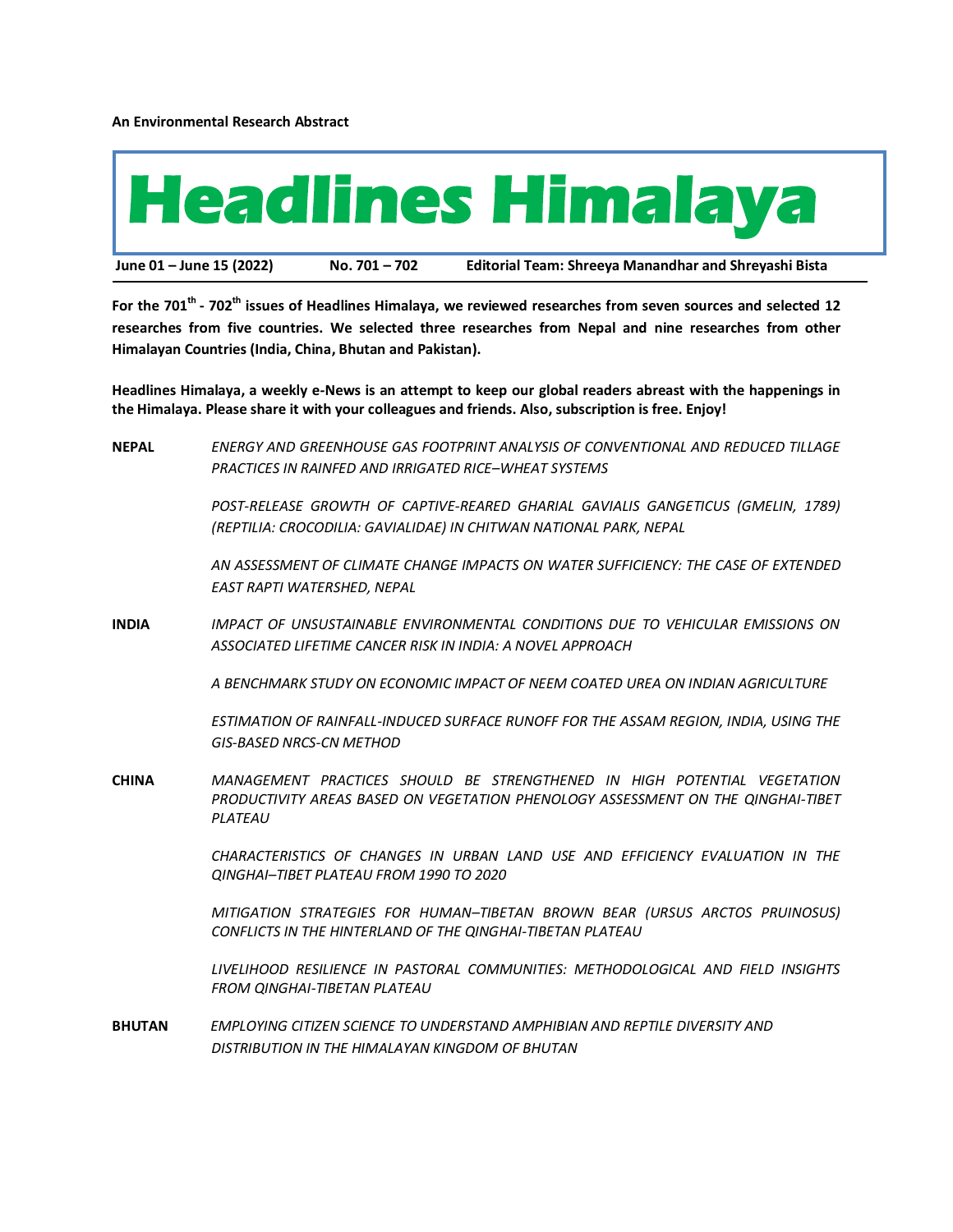**PAKISTAN** *SPATIO-TEMPORAL VARIATION OF SEASONAL HEAT ISLANDS MAPPING OF PAKISTAN DURING 2000–2019, USING DAY-TIME AND NIGHT-TIME LAND SURFACE TEMPERATURES MODIS AND METEOROLOGICAL STATIONS DATA*

## Nepal-Himalaya

## **ENERGY AND GREENHOUSE GAS FOOTPRINT ANALYSIS OF CONVENTIONAL AND REDUCED TILLAGE PRACTICES IN RAINFED AND IRRIGATED RICE–WHEAT SYSTEMS**

Shikha Thapa Magar, Jagadish Timsina, Krishna Prasad Devkota, and Liang Weili

#### *Paddy and Water Environment* 20: 1-15

Conventional tillage practices in rice–wheat cropping systems of the Indo-Gangetic Plains are not only energyintensive but also release large quantities of greenhouse gases (GHGs) resulting in calls for more sustainable tillage practices. To assess total energy use, energy-use efficiency, GHG emissions and total global warming potential, three reduced tillage rice–wheat systems were compared to standard conventional practice. Dry direct-seeded rice, unpuddled transplanted rice and puddled transplanted rice were paired with zero tillage wheat systems for two years in 84 on-farm trials in two Terai districts of Nepal, and compared to the puddled transplanted riceconventional tillage wheat. In both districts, the total energy use was lower (*p <*0.05) by 17–18% in dry directseeded rice and 15–17% in unpuddled transpanted rice than in puddled transplanted rice, and lower by 12.5–19% in zero tillage wheat than in conventional tillage. In both crops, the total global warming potential was lower for reduced tillage practices compared with the conventional counterparts. Higher energy-use efficiency with lower global warming potential could be a resilient and risk minimization strategy for crops in the rice–wheat systems established with reduced tillage under both irrigated and rainfed environments. To offer the most promising incentive for a transition from conventional to reduced tillage practices, availability and optimum use of herbicides, easy access to planting machines, and availability of skilled service providers are necessary.

For further reading: <https://doi.org/10.1007/s10333-022-00902-w>

## **POST-RELEASE GROWTH OF CAPTIVE-REARED GHARIAL** *GAVIALIS GANGETICUS* **(GMELIN, 1789) (REPTILIA: CROCODILIA: GAVIALIDAE) IN CHITWAN NATIONAL PARK, NEPAL**

Bed Bahadur Khadka, Ashish Bashyal, and Phoebe Griffith

#### *Journal of Threatened Taxa* 14: 21002-21009

Supplementation of wild populations of the Critically Endangered Gharial *Gavailis gangeticus* with individuals reared in captivity is a widely used conservation management tool in Nepal and India, although its efficacy is uncertain. Measuring post-release growth in Gharial can provide valuable information on acclimation of captivereared Gharial to the wild and provide growth rates to inform population recovery models. We studied postrelease growth of Gharial reared in the Gharial Conservation Breeding Centre, Nepal, following their release into the Chitwan National Park. We used recapture data from known individuals to determine growth and change of mass for 26 Gharial recaptured 0.5–10 years after release. We found that Gharial recaptured two or more years post-release had increased in mass and length despite being over six years old at release, however there was a triangular relationship between time since release and growth: some Gharial had grown very slowly, whilst others had grown much faster. All Gharial recaptured less than two years since release had lost mass and had negligible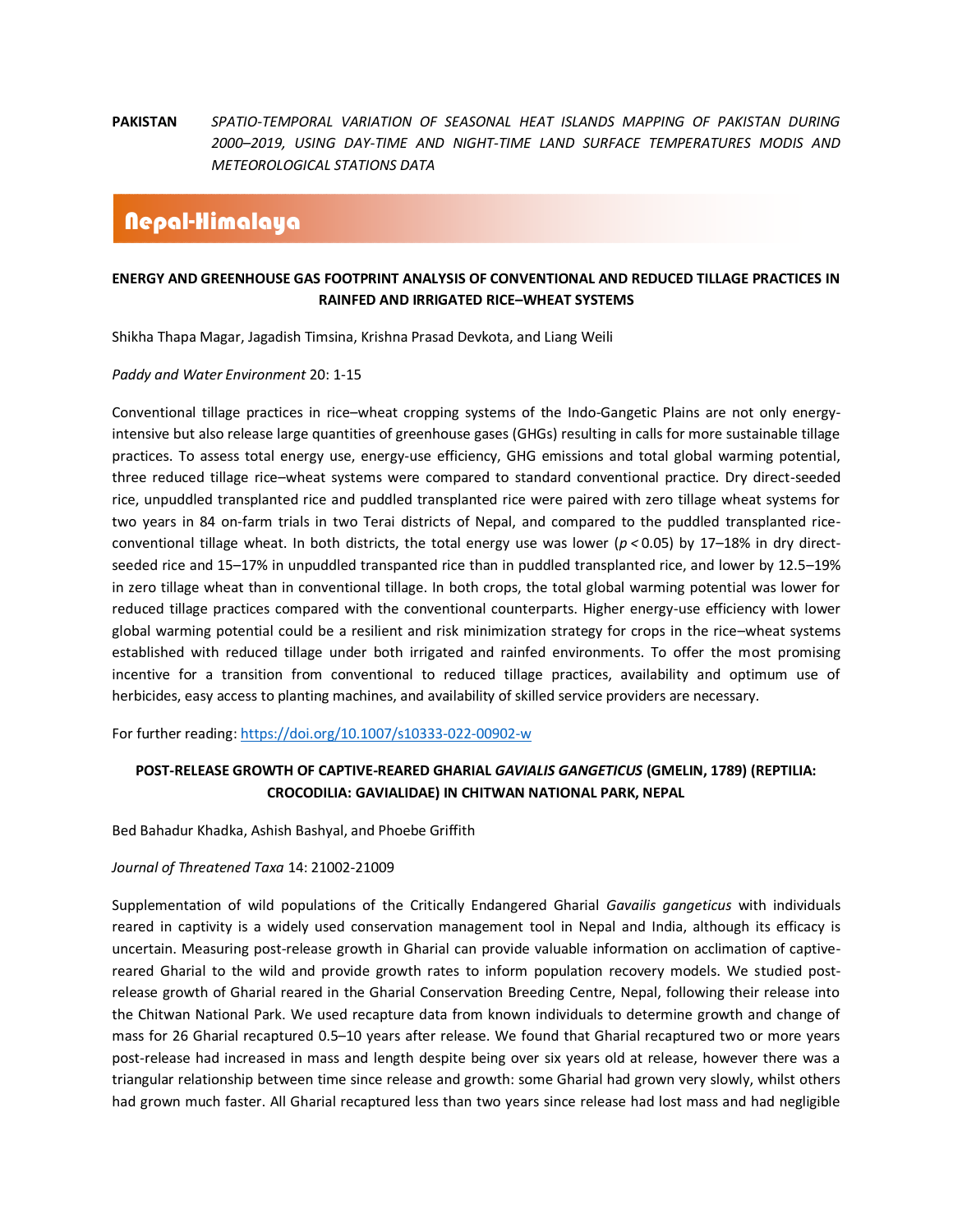growth in total length. This data show that there is considerable variation in post-release growth rates, which will lead to some individuals being very old before they reach a potentially mature size class, with unknown implications for reproduction. This variation is important for predicting or modelling recovery in populations where the release of Gharial from captivity is a management tool. Our results also suggest the two years after release are an acclimation phase—when Gharial lose mass and do not grow—which should be considered by release strategies in order to give Gharial the best chance of survival after release.

For further reading[: https://doi.org/10.11609/jott.6692.14.5.21002-21009](https://doi.org/10.11609/jott.6692.14.5.21002-21009)

## **AN ASSESSMENT OF CLIMATE CHANGE IMPACTS ON WATER SUFFICIENCY: THE CASE OF EXTENDED EAST RAPTI WATERSHED, NEPAL**

Anupama Ray, Vishnu Prasad Pandey, and Bhesh Raj Thapa

#### *Environmental Research* 212: 113434

An understanding of water sufficiency provides a basis for informed-planning, development and management of water resources. This study assessed spatio-temporal distribution in water sufficiency in the Extended East Rapti watershed in Nepal. The "Palika" (local government unit) is considered as a spatial-scale and seasons and future periods as temporal-scale. The water sufficiency was evaluated based on water sufficiency ratio (WSR) and water stress index (WSI). A hydrological model was developed to simulate water availability. An ensemble of multiple Regional Climate Models was used for assessing climate change impacts. Results showed water sufficiency by midcentury is projected to decrease; WSR by 40% and WSI by 61%. Despite projected decrease in water sufficiency, annually available water resources are projected as sufficient for the demands until the mid-century, however, seasonal variability and scarcity in future is projected in most Palikas. Such results are useful for water security planning in the Palikas.

For further reading[: https://doi.org/10.1016/j.envres.2022.113434](https://doi.org/10.1016/j.envres.2022.113434)

## India-Himalaya

## **IMPACT OF UNSUSTAINABLE ENVIRONMENTAL CONDITIONS DUE TO VEHICULAR EMISSIONS ON ASSOCIATED LIFETIME CANCER RISK IN INDIA: A NOVEL APPROACH**

Parteek Singh Thind, Deepak Kumar, Sandeep Singh, Jasgurpreet Singh Chohan, Raman Kumar, Shubham Sharma, Changhe Li, Gianpaolo Di Bona, Antonio Forcina, and Luca Silvestri

#### *International Journal of Environmental Research and Public Health* 19: 6459

The Indian Western Himalayas (IWHs) are a world-famous tourist spot, and every year millions of tourists visit this area in fossil fuel-driven vehicles. Emissions from these vehicles persistently deteriorate the pristine environment of the IWHs. Therefore, in the current study, efforts were made to assess the compromised environmental conditions of Manali, Himachal Pradesh, India that resulted from the inflow of tourists and the activities undertaken by them. This study revealed that Manali could sustainably accommodate only 0.305 M tourists/month, and this threshold was reported to be crossed in the months of April, May and June. Furthermore, to augment these findings, water and ambient air samples were collected and analyzed for the presence of elemental carbon (EC) from one of the medium tourism potential regions of Manali, i.e., the Hamta glacier. The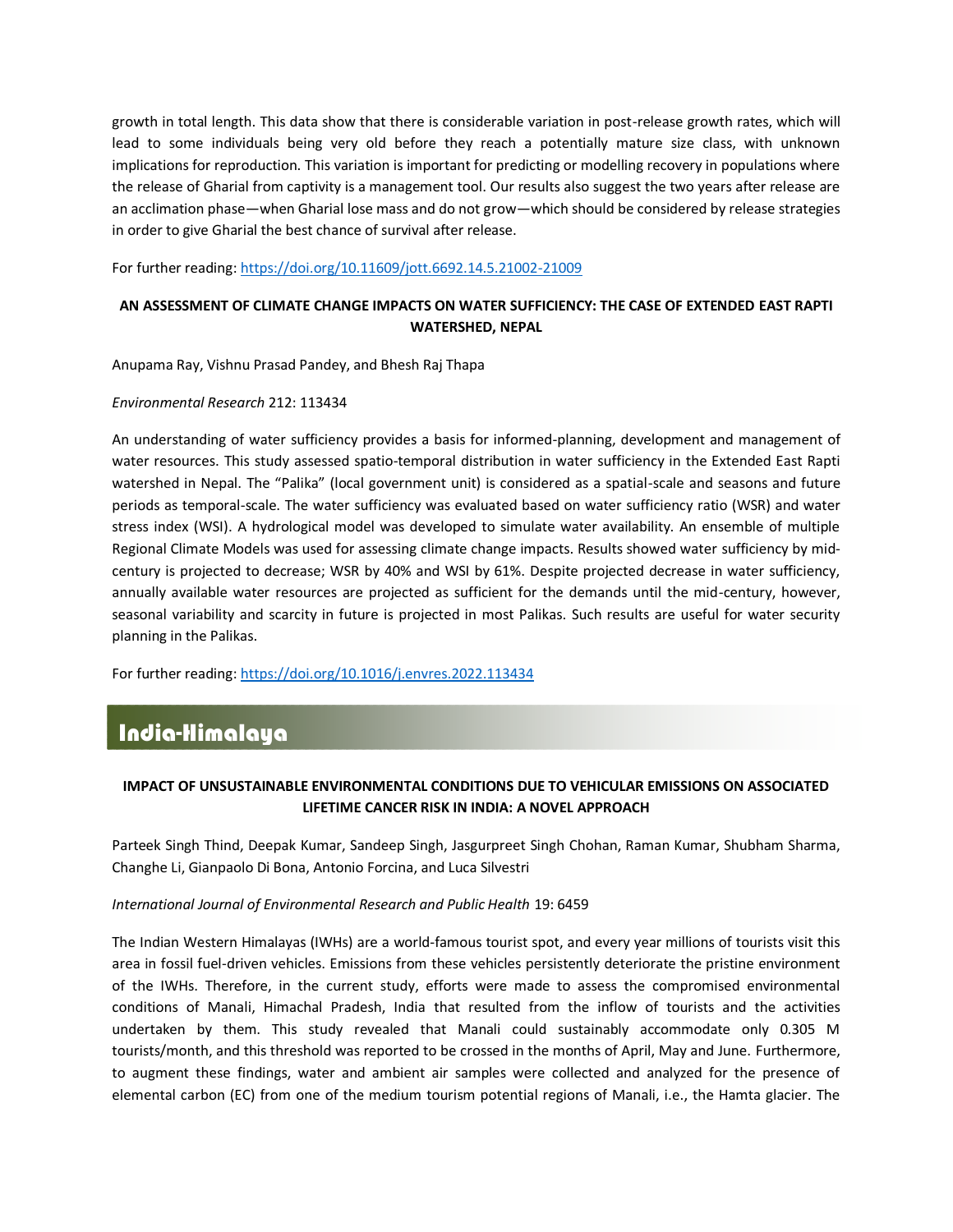tributary receiving water from the Hamta glacier and the ambient air of the area was observed to be contaminated with 42 ± 12 ppb and 880 ± 43 µg m<sup>-3</sup> of EC, respectively. It was observed that the inhalation and ingestion of ECcontaminated air and water could jeopardize human health due to a high lifetime cancer risk. However, without the intervention of eco-tourism in the study area, higher environmental health effects were also speculated. The observations made in this study are expected to trigger the interests of the researchers, international scientific community and regional authorities working towards the unsustainable development of the IWHs and deteriorating environmental conditions.

For further reading[: https://doi.org/10.3390/ijerph19116459](https://doi.org/10.3390/ijerph19116459)

#### **A BENCHMARK STUDY ON ECONOMIC IMPACT OF NEEM COATED UREA ON INDIAN AGRICULTURE**

#### K. B. Ramappa, Vilas Jadhav, and A. V. Manjunatha

#### *Scientific Reports* 12: 9082

The policy of mandatory production and distribution of Neem Coated Urea (NCU) was implemented by the Government of India since 2015. In this article, authors have made an attempt to explore the benefits of NCU recognized by the producers of six major crops such as paddy, maize, sugarcane, tur, jute and soybean across six major states viz., Karnataka, Maharashtra, Madhya Pradesh, Bihar, Punjab and Assam. The results reveal that NCU use has contributed positively in terms of increasing the yield levels of main product and by-products, as well as net returns with regard to almost all reference crops however; the extent varies from crop to crop. Moreover, NCU has helped reduce the cost of production by minimizing the cost of urea as well as other fertilizers and pesticides usage. Interestingly, the diversion of urea has stopped completely, post the production and distribution of NCU. Hence, it is concluded that the application of NCU has a positive impact on Indian agriculture, by way of increasing yield levels & returns for the farming community. These results are in line with the PM's vision of doubling farmers' income by 2022 and Sustainable Development Goals of the Country.

For further reading[: https://doi.org/10.1038/s41598-022-12708-1](https://doi.org/10.1038/s41598-022-12708-1)

## **ESTIMATION OF RAINFALL-INDUCED SURFACE RUNOFF FOR THE ASSAM REGION, INDIA, USING THE GIS-BASED NRCS-CN METHOD**

Laxmi Gupta and Jagabandhu Dixit

#### *Journal of Maps* 17: 1-13

The NRCS-CN method, integrated with GIS and remote sensing, can be used for estimating curve numbers (CN) and surface runoff in geohydrological systems. The study area is divided into 63 sub-basins, and the land use land cover (LULC)-hydrologic soil group (HSG) complex is identified for each sub-basin. The CN values for three antecedent soil moisture (AMC) conditions are calculated and corrected for surface slope variations. The surface runoff depth is determined using the rainfall data for 16 years (2005–2020). The average runoff depth and mean annual precipitation ranges from 444.50 to 1960.55 mm and 936.99 to 3520.55 mm, respectively. For all sub-basins, strong correlations between runoff depth and rainfall ( $R^2 \geq 0.8$ ) as well as between simulated runoff and measured runoff ( $R^2 \ge 0.8$ ) are observed. The Nash–Sutcliffe model efficiency coefficient (NSE) values suggest that the model's efficiency is good to satisfactory.

For further reading[: https://doi.org/10.1080/17445647.2022.2076624](https://doi.org/10.1080/17445647.2022.2076624)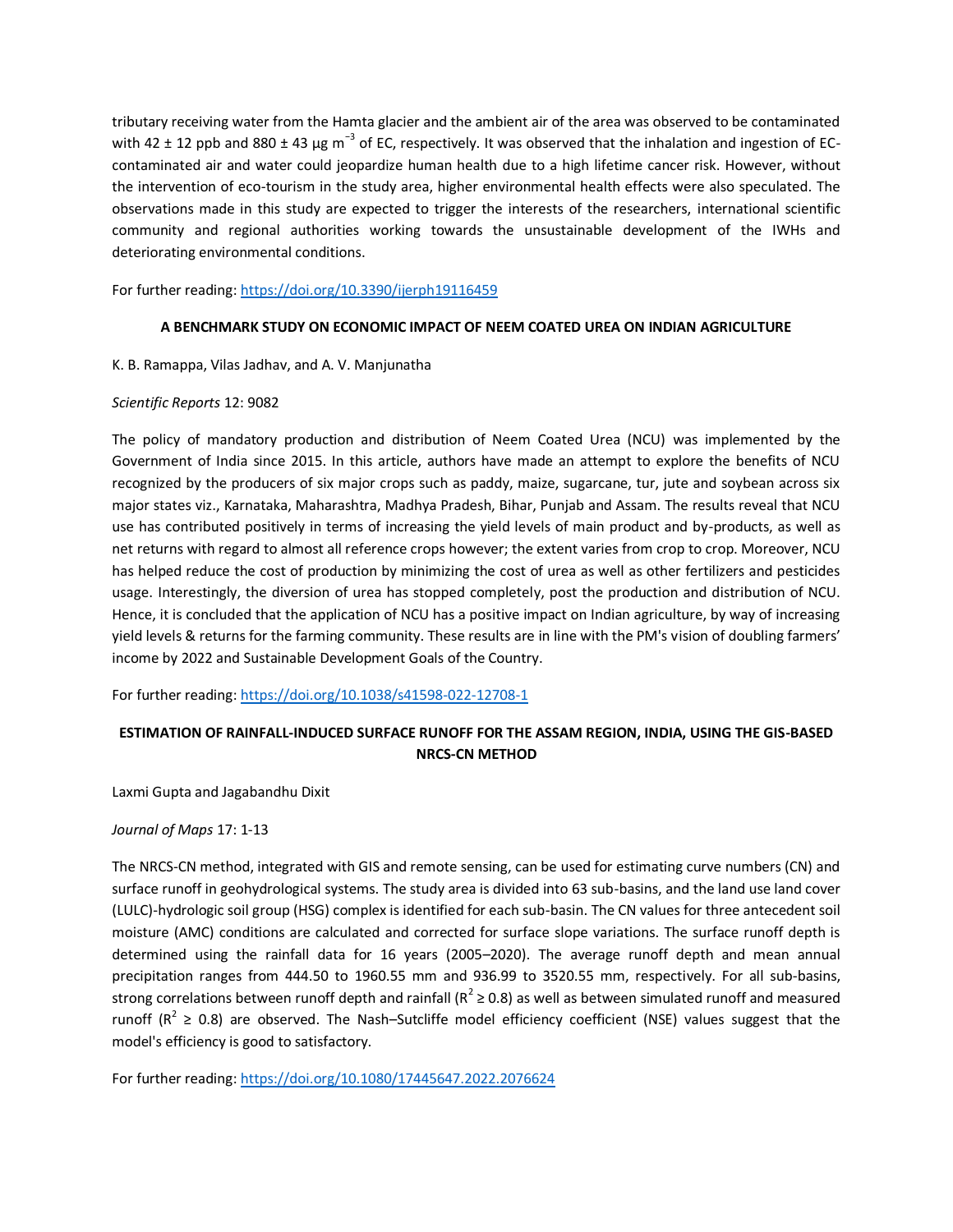# China Himalaya

## **MANAGEMENT PRACTICES SHOULD BE STRENGTHENED IN HIGH POTENTIAL VEGETATION PRODUCTIVITY AREAS BASED ON VEGETATION PHENOLOGY ASSESSMENT ON THE QINGHAI - TIBET PLATEAU**

Hua Liu, Shiliang Liu, Fangfang Wang, Yixuan Liu, Lu Yu, Qingbo Wang, Yongxiu Sun, Mingqi Li, Jian Sun, and Zhenli Han

#### *Ecological Indicators* 140: 108991

Climate change and human activities have severely affected the structure and function of vegetation on the Qinghai-Tibet Plateau (QTP). Management practices have contributed to vegetation growth on the QTP, yet the response of vegetation productivity to management during the growing season remains unclear. Here, a fitted sixth-degree polynomial function was used to extract phenology-based vegetation productivity, which was quantified as the integrated normalized difference vegetation index (INDVI) over the length of the season during 2000–2019. Additionally, a new management practice intensity indicator was established to quantify the degree of ecological project and policy effectiveness on vegetation productivity. Three main results were obtained: (1) On a pixel-by-pixel basis, phenology-based vegetation productivity can avoid the impact of start-of-season (SOS) and end-of-season (EOS) variations. Vegetation productivity increased over 66% of the area of the QTP during 2000– 2019, and the area with a significant increasing trend in vegetation productivity accounted for 9.15% of the QTP, including 5.65% in grassland and 0.23% in cultivated land. (2) Areas of increased vegetation productivity, grassland productivity, and cultivated land productivity affected by the positive impact from climate change accounted for 23.76%, 16.61%, and 0.31%, respectively, while they accounted for 41.29%, 28.10%, and 0.59% for human activities, respectively. (3) The regions of high-level management practice intensity accounted for 26.51% of the QTP but only 2.57% and 0.03% of grassland and cultivated land productivity, respectively. The regions of decreased grassland productivity still accounted for 21.85% of the QTP. Therefore, improving vegetation management practice intensity on grassland can increase regional vegetation productivity. These findings can provide effective guidance for regional vegetation management.

For further reading[: https://doi.org/10.1016/j.ecolind.2022.108991](https://doi.org/10.1016/j.ecolind.2022.108991)

## **CHARACTERISTICS OF CHANGES IN URBAN LAND USE AND EFFICIENCY EVALUATION IN THE QINGHAI –TIBET PLATEAU FROM 1990 TO 2020**

Shujing Fu, Xuexia Zhang, Wenhui Kuang, and Changqing Guo

*Land* 11: 757

The Qinghai–Tibet Plateau has seen decades of changes in land use/cover as a result of urbanization and regional planning policy. Research on the efficiency of social development aids in the pursuit of social and environmental sustainability. Based on CLUD and socioeconomic statistical data, this study systematically analyses the spatiotemporal evolution characteristics of urban land use in the Qinghai–Tibet Plateau and evaluates its social development efficiency from three perspectives—the holistic, the municipal, and urban hierarchy—by using indicators such as the Moran index, land use efficiency, and urban expansion speed and proportion. Results show that the urbanization rate climbed from 21.26% to 54.95%, and the area of urban lands increased from 201.93 km<sup>2</sup> to 796.59 km<sup>2</sup> from 1990 to 2020, with urban lands expanding from the Lanzhou–Xining City Area to the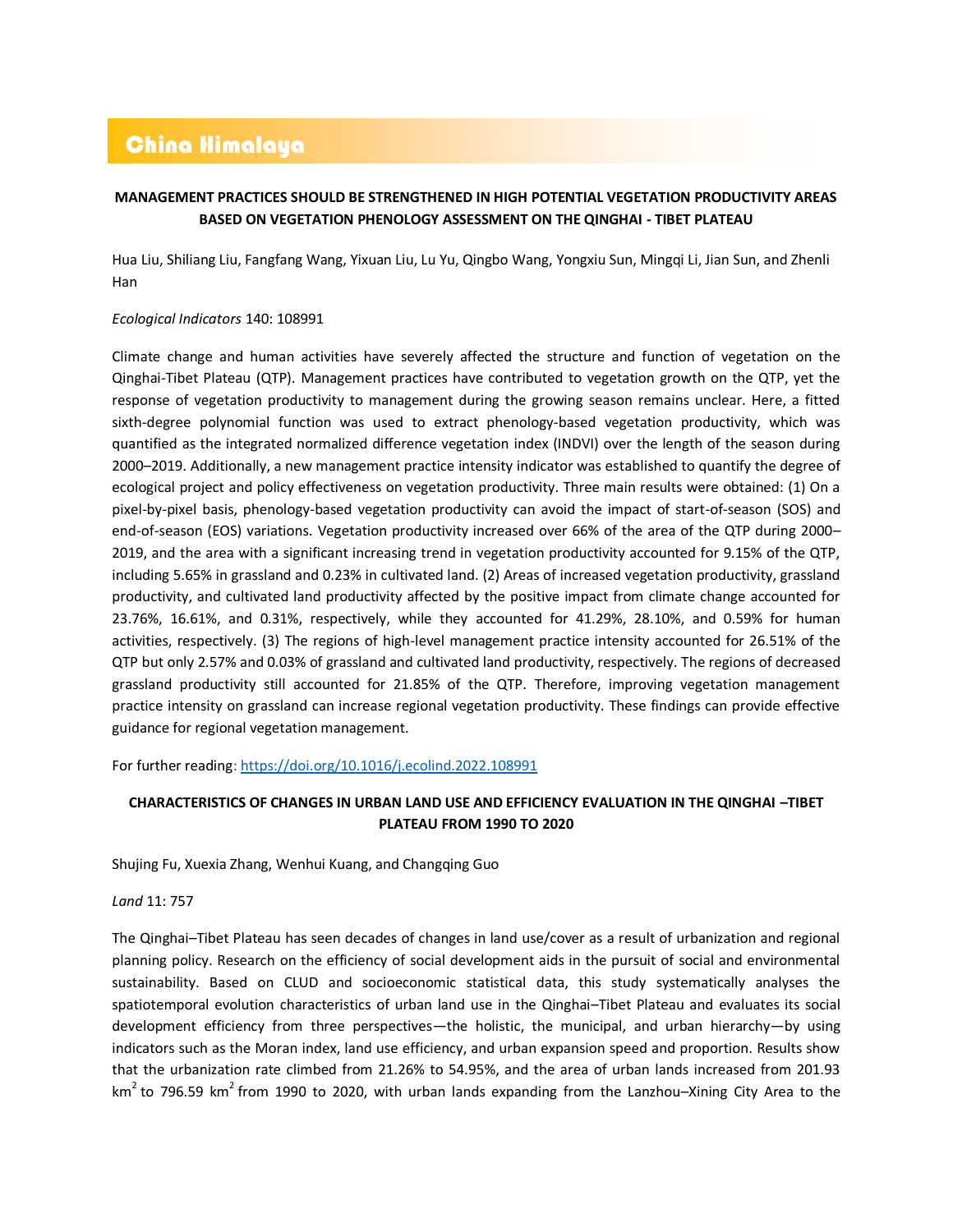central and south of the Qinghai–Tibet Plateau. The holistic urban land use efficiency grew from 1.14 to 1.53, while the UPD decreased slightly from 1.44 to 1.31, and the UED increased steadily from 1.40 to 12.97 per decade. Moreover, we should pay attention to the rational allocation of land in human, social and ecosystem terms to comprehensively improve the quality of urbanization across the plateau.

For further reading[: https://doi.org/10.3390/land11050757](https://doi.org/10.3390/land11050757)

### **MITIGATION STRATEGIES FOR HUMAN–TIBETAN BROWN BEAR (***URSUS ARCTOS PRUINOSUS***) CONFLICTS IN THE HINTERLAND OF THE QINGHAI-TIBETAN PLATEAU**

Yunchuan Dai, Yi Li, Yadong Xue , Charlotte E. Hacker, Chunyan Li, Babar Zahoor, Yang Liu, Diqiang Li, and Dayong Li

#### *Animals* 12: 1422

Personal injury and property damage caused by wildlife can worsen the relationship between humans and wildlife. In recent years, conflicts between herders and Tibetan brown bears (*Ursus arctos pruinosus*) (human–bear conflicts; HBCs) on the Qinghai-Tibetan Plateau have increased dramatically, severely affecting community motivation for the conservation of brown bears and other species. Understanding the types, effectiveness, and flaws of current HBC mitigation measures is critical to develop effective strategies to alleviate HBC. From 2017 to 2019, we conducted a systematic field survey regarding HBCs on the Qinghai-Tibetan Plateau. In addition, we invited bear specialists and multiple interest groups to hold an HBC seminar and proposed some potential mitigation strategies. We surveyed 312 families via semi-structured interviews and documented 16 types of HBC mitigation measures. A total of 96% of respondents were using more than two mitigation measures simultaneously. The effectiveness evaluation of HBC mitigation measures showed that: (1) removing food from winter homes while herders were at their summer pastures and asking people to keep watch of winter homes were effective at protecting food and houses; (2) traditional grazing methods (human guarding of livestock all day) and solar soundboxes (attached to livestock) were effective at protecting free-range livestock; (3) solar street lights had a deterrent effect on brown bears and were effective in protecting livestock, houses, and people; and (4) due to the unstable power supply of photovoltaic cells and improper installation of ground wires, electric fences were not ideal in practice. Evaluation of the potential mitigation measures at the seminar showed that upgrading electric fence technology, expanding electric fence pilot areas, installing diversionary feeders, and introducing bear spray were the most optimal solutions. This study provides a scientific basis for creating human–bear coexistence plans on the Qinghai-Tibet Plateau.

For Further Reading:<https://doi.org/10.3390/ani12111422>

### **LIVELIHOOD RESILIENCE IN PASTORAL COMMUNITIES: METHODOLOGICAL AND FIELD INSIGHTS FROM QINGHAI-TIBETAN PLATEAU**

Tong Li, Shuohao Cai, Ranjay K Singh, Lizhen Cui, Francesco Fava, Li Tang, Zhihong Xu, Congjia Li, Xiaoyong Cui, Jianqing Du, Yanbin Hao, Yuexian Liu, and Yanfen Wang

#### *Science of The Total Environment* 838: 155960

Livelihood resilience is crucial for both people and the environment, especially in remote and harsh ecosystems, such as the Qinghai Tibetan Plateau (QTP). This research aimed to fill the gap of assessing herders' livelihood resilience using more inclusive method. Using survey data from 758 pastoralists, complemented with focus group discussions and transect walks in the Three River [Headwater](https://www.sciencedirect.com/topics/earth-and-planetary-sciences/headwater) Region (TRHR) on the QTP, we first developed a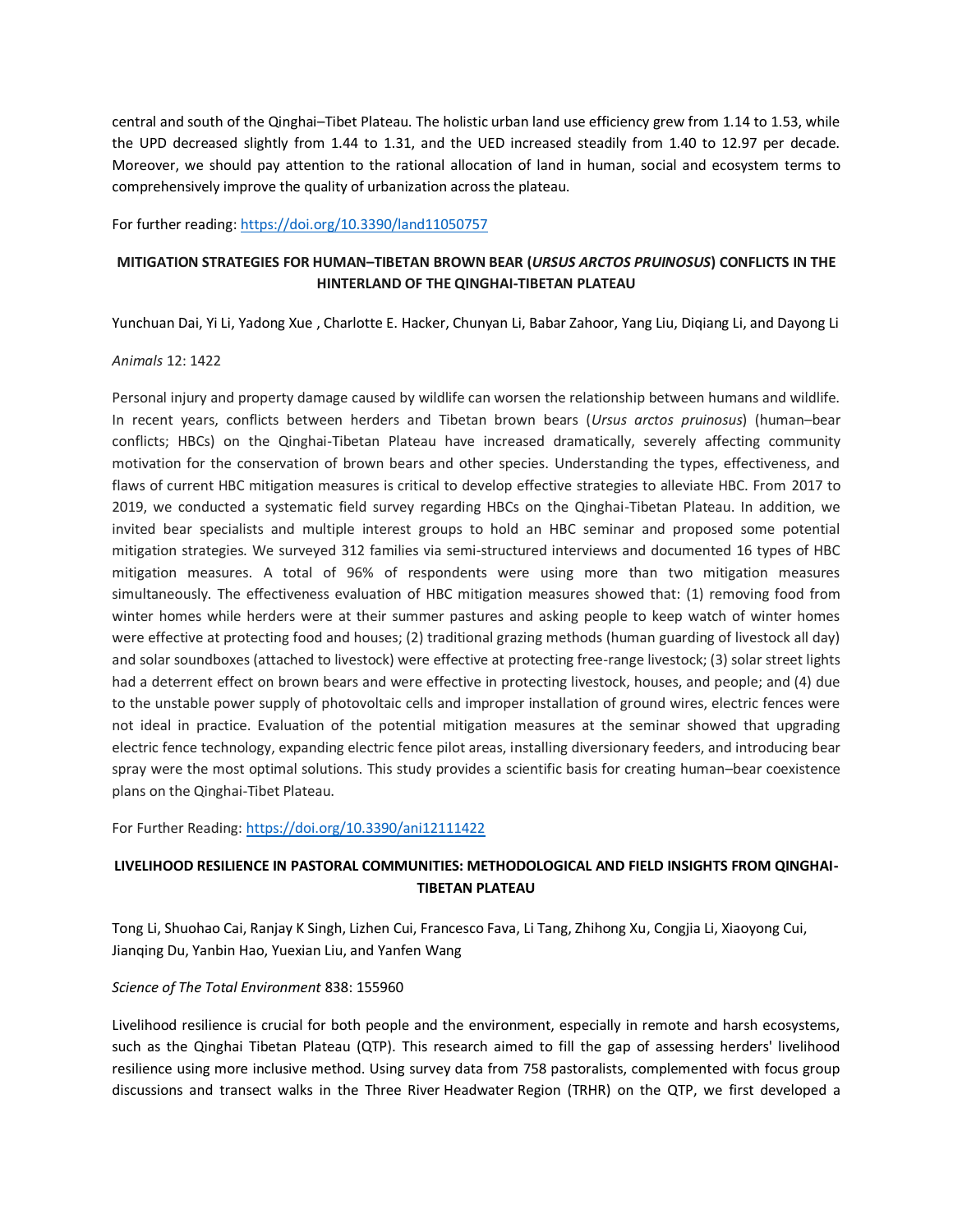livelihood resilience evaluation index comprising dimensions of buffer capacity, self-organization and learning capacity. The method of entropy-TOPSIS was then applied to assess the livelihood resilience of local herders, and the spatial patterns were analyzed by spatial [autocorrelation](https://www.sciencedirect.com/topics/earth-and-planetary-sciences/autocorrelation) method. The results showed the overall level of pastoral livelihood resilience resulted weak, with an east to west spatial gradient toward lower livelihood resilience. Self-organization was the most important dimensions of livelihood resilience, with social cohesion being a dominant factor. Buffer capacity resulted the less important, but the natural capital was significantly higher than the other four livelihood capitals. Furthermore, the northeastern region was a hotspot, while the northwestern region was a cold spot of livelihood resilience. While pastoral populations in the TRHR had high self-organization abilities and potentially high learning capacities, the overall low buffer capacity and livelihood capital limited the improvement of their livelihood resilience. The key findings provide support for enabling policies and integrated strategies to enhance social-ecological resilience. Study may help as paradigm shift reference for the livelihood resilience of pastoral communities in high-altitude areas globally.

For Further Reading:<https://doi.org/10.1016/j.scitotenv.2022.155960>

# Bhutan-Himalaya

## EMPLOYING CITIZEN SCIENCE TO UNDERSTAND AMPHIBIAN AND REPTILE DIVERSITY AND DISTRIBUTION IN THE **HIMALAYAN KINGDOM OF BHUTAN**

Jigme Tshelthrim Wangyal, Deborah Bower, Karl Vernes, and Phuntsho Thinley

#### *Global Ecology and Conservation* 37: e02157

In the absence of systematic research institutions and local or long-term resident systematists added by Buddhist culture that discourages lethal sampling of animals, scientific collections are particularly sparse in Bhutan. Consequently, less charismatic taxa such as the reptile and amphibian fauna of Bhutan, including the Eastern-Himalayas, are poorly known. Citizen science was employed to better understand the occupancy and distribution of reptile and amphibian fauna in Bhutan. Using a dedicated amphibian and reptile Facebook group, we gathered 929 species records from 235 individuals between May 2014 and December 2019. Of the participants 70% were foresters, 10% were members of the general public, 6% were school teachers, 6% were college students, 5% were non-forester civil servants, and 3% were tour guides. Citizen scientists submitted records for 99 species of snakes, 70 species of amphibians, 87 species of lizards and 5 species of [testudines.](https://www.sciencedirect.com/topics/agricultural-and-biological-sciences/testudinata) Of these, 70% of the records extended the published range of the species in Bhutan, and more than 48 species were new records for Bhutan. Our study demonstrates the potential of citizen science in developing countries with poorly documented fauna.

For further reading[: https://doi.org/10.1016/j.gecco.2022.e02157](https://doi.org/10.1016/j.gecco.2022.e02157)

## Pakistan-Himalaya

## Himalaya **SPATIO-TEMPORAL VARIATION OF SEASONAL HEAT ISLANDS MAPPING OF PAKISTAN DURING 2000–2019, USING DAY-TIME AND NIGHT-TIME LAND SURFACE TEMPERATURES MODIS AND METEOROLOGICAL STATIONS DATA**

Aqil Tariq, Faisal Mumtaz, Xing Zeng, Muhammad Yousuf Jat Baloch, and Muhammad Farhan Ul Moazzam